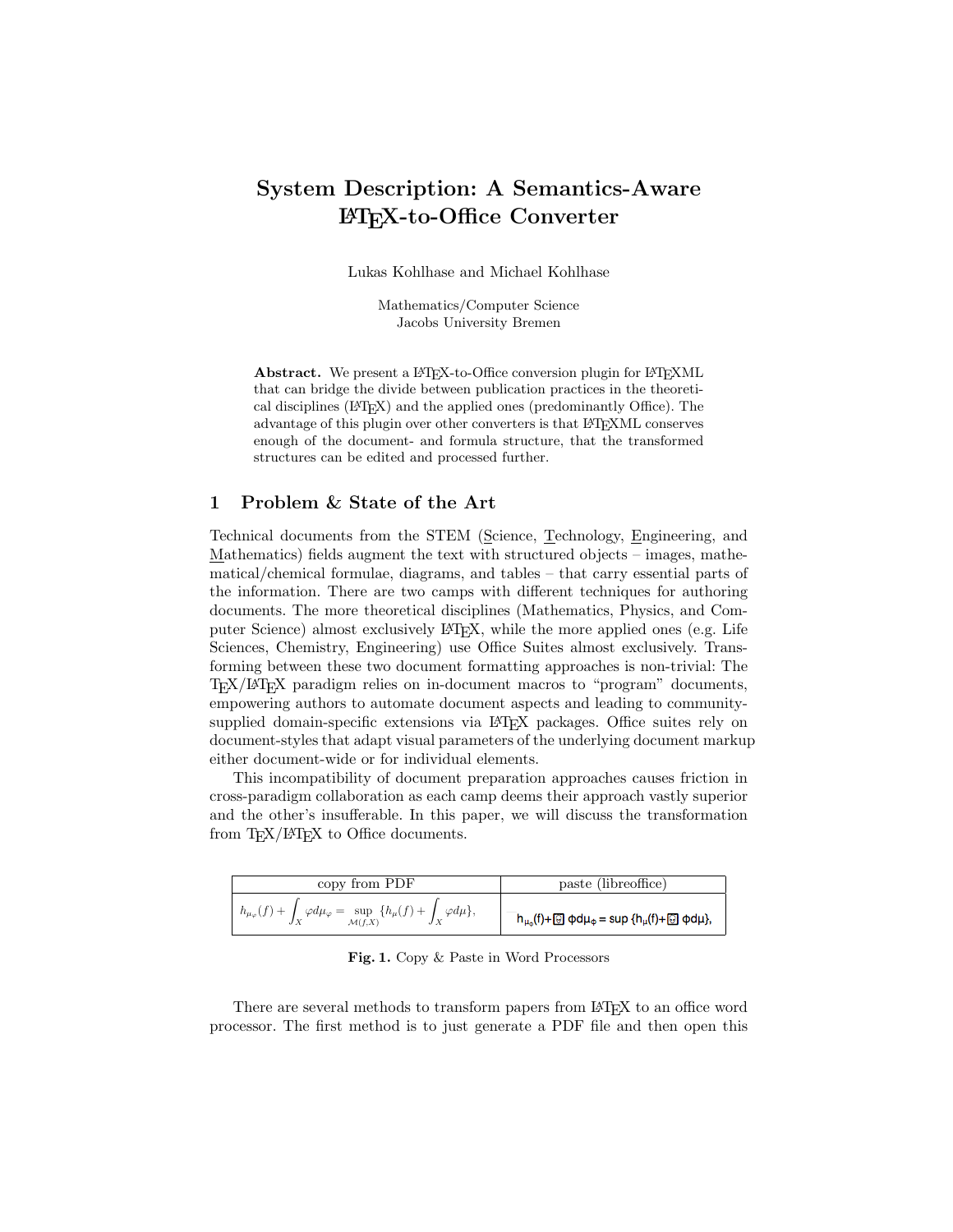file in Word/LibreOffice. This achieves the goal of looking like the desired PDF document, just in Office. There are two problems with this route:

- 1. mathematical formulae are not preserved (see Figure [1\)](#page-0-0)
- 2. even if the result looks OK the results have lost their links (e.g. for citations/references or label/ref), or become difficult to edit, because they do not conform to the styling system of the word processor.

The fundamental problem is that it converts the appearance of the document and loses meaning due to macro expansion. This is especially blatant when looking at the math in a document. Either it is treated as text, with no meaningful way to distinguish between math and formatted text that happens to contain some mathematical symbols, making automatic treatment of this kind of math difficult, or it is represented by an image of the relevant formulae, which makes editing extremely impractical, if not impossible. The same holds true for references, they are essentially treated as parts of text with a linked number in front of them, complicating adding new references substantially.

The other way of transforming LAT<sub>E</sub>X to Word, by transforming the LAT<sub>E</sub>X source file directly, avoids these problems. latex2rtf [\[L2R\]](#page-3-0) is a widely used system that uses a custom parser to convert a non-trivial fragment of L<sup>A</sup>TEX to the RTF format understood by most office systems. The system works well, but coverage is limited by the LAT<sub>EX</sub> parser and the aging RTF format. TeX4ht  $[T4HT]$ , which uses the T<sub>EX</sub> parser itself and seeds the output with custom directives that are parsed to create HTML has a post-processor that generates ODF. Its coverage of L<sup>A</sup>TEX is unlimited, but the intermediate format HTML somewhat limits the range of document fragments that can be generated.

Here we present a similar approach, only that we extend the backend of the LATEXML system to generate WML – the file format of MS Word – and ODT – that of Libre- and OpenOffice. Like latex2rdf L<sup>AT</sup>FXML directly parses LATFX source files, but the coverage of T<sub>E</sub>Xis complete (including macro definitions) and semantics-preserving bindings for the most important L<sup>A</sup>TEX packages are provided. The main difference to TeX4ht is that L<sup>A</sup>TEXML generates an XML representation that is structurally near to the L<sup>A</sup>TEX sources and preserves the author-supplied semantics for further processing.

### 2 The Office Formats

WML and ODT follow the same architectural paradigm: they are both zippackaged directories; their contents and structure differ mainly in media types, XML document types, and naming. We will use WML in our presentation here and point out differences in ODT as we go along.

The main content of a WML document – text, document structure, placement of images, tables etc. – is represented by special elements in an XML file document.xml. All elements contain styling information, usually by referencing a style element in the file style.xml, which can be modified by adding local settings in children of the properties child. The other important kind of file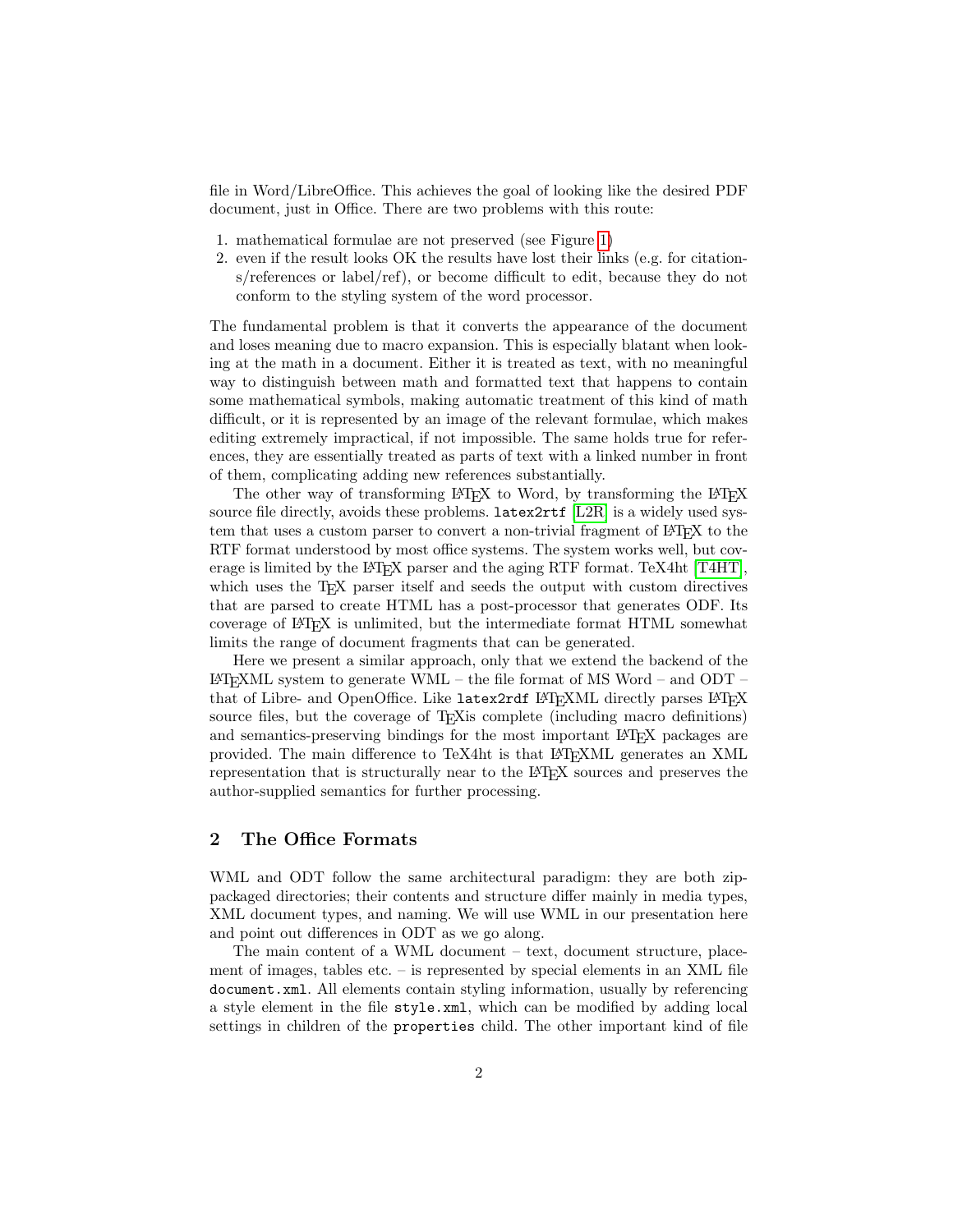are the .rels files, which are again XML. These files contain relationship elements, which detail the relations between elements in document.xml and external resources (e.g. for hyperlinks) or resources in the WML package (e.g. the image data files of). The WML package additionally contains miscellaneous XML files; e.g. settings.xml, which is used to make the state of the word processor applications persistent and fonttable.xml, which contains extra information about fonts.

Of special interest here is the representation of mathematical formulae. WML uses a proprietary XML format for presentation markup together with a variant of T<sub>E</sub>X markup that is used for user input. The expression of the left is the –slightly abridged –

<omml:oMath> <r><t>1.5</t></r> <sSup> <e><r><t>10</t></r></e> <sup><r><t>7</t></r></sup> </sSup> 1.5\times 10ˆ{7} </omml:oMath>

representation of  $1.5 \times 10^7$ . The ODT format treats formulae as external objects; every single one has a subdirectory in the package which contains a presentation MathML file (for external communication), a user input file in the venerable StarOffice format, and an image of the formula (for display in the word processor).

### 3 Transformation

To create the WML/ODT files we first transform the .tex file to an intermediate XML-based LTXML format using L<sup>A</sup>TEXML. Then we use an XSLT stylesheet to generate document.xml. For LTXML elements that do not have a direct counterpart in WML we adapt existing WML elements. For instance, a L<sup>AT</sup>FX element is represented by a WML p ("paragraph") element with a special style "quote" we added to styles.xml. This which allows the user to later semantically work with the document, e.g. by changing all quotes to red. For WML formulae, we use a stylesheet supplied by to transform the MathML generated by L<sup>AT</sup>FXML to the WML math format. For ODT formulae we make use of



Fig. 2. The Transformation Process

L<sup>A</sup>TEXML MathML and image generation. The other file we generate from the tex.xml file using XSLT is relations.xml. The other supporting files such as images are placed into the correct file structure the post-processor. As the penultimate step some static files, that don't change depending on the input document, are also placed into the correct directories. The main file of interest here is styles.xml, which contains the style information of the document. We had